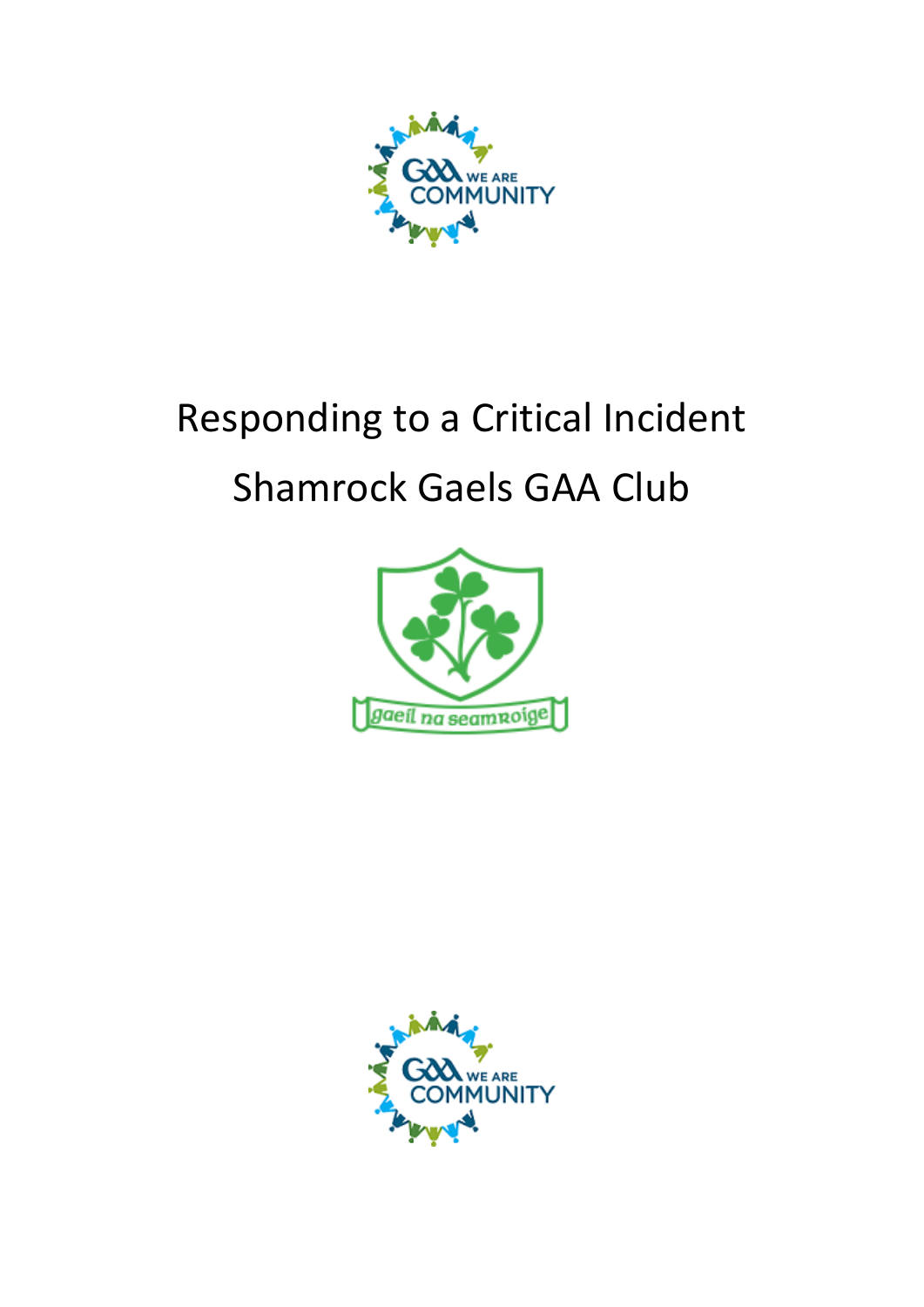| Title:                       | <b>CLUB Critical Incident Response Plan</b>                                                                                          |
|------------------------------|--------------------------------------------------------------------------------------------------------------------------------------|
| Purpose:                     | This policy establishes clear, appropriate and safe guidelines<br>for clubs outlining what to do in the case of a critical incident. |
| Author:                      | Critical Incident Response Team - CLUB                                                                                               |
| <b>Publication Date:</b>     | 26th March 2020                                                                                                                      |
| <b>Review Date:</b>          | 26th March 2021                                                                                                                      |
| Target Audience:             | Critical Incident Response Team                                                                                                      |
| Copies of this plan held by: | (Club Chairman)<br>(Club Secretary)<br>(Children's Officer)<br>Copies also held by Juvenile Committee & Health & Wellbeing           |
|                              | Committee                                                                                                                            |
| Contact Details:             |                                                                                                                                      |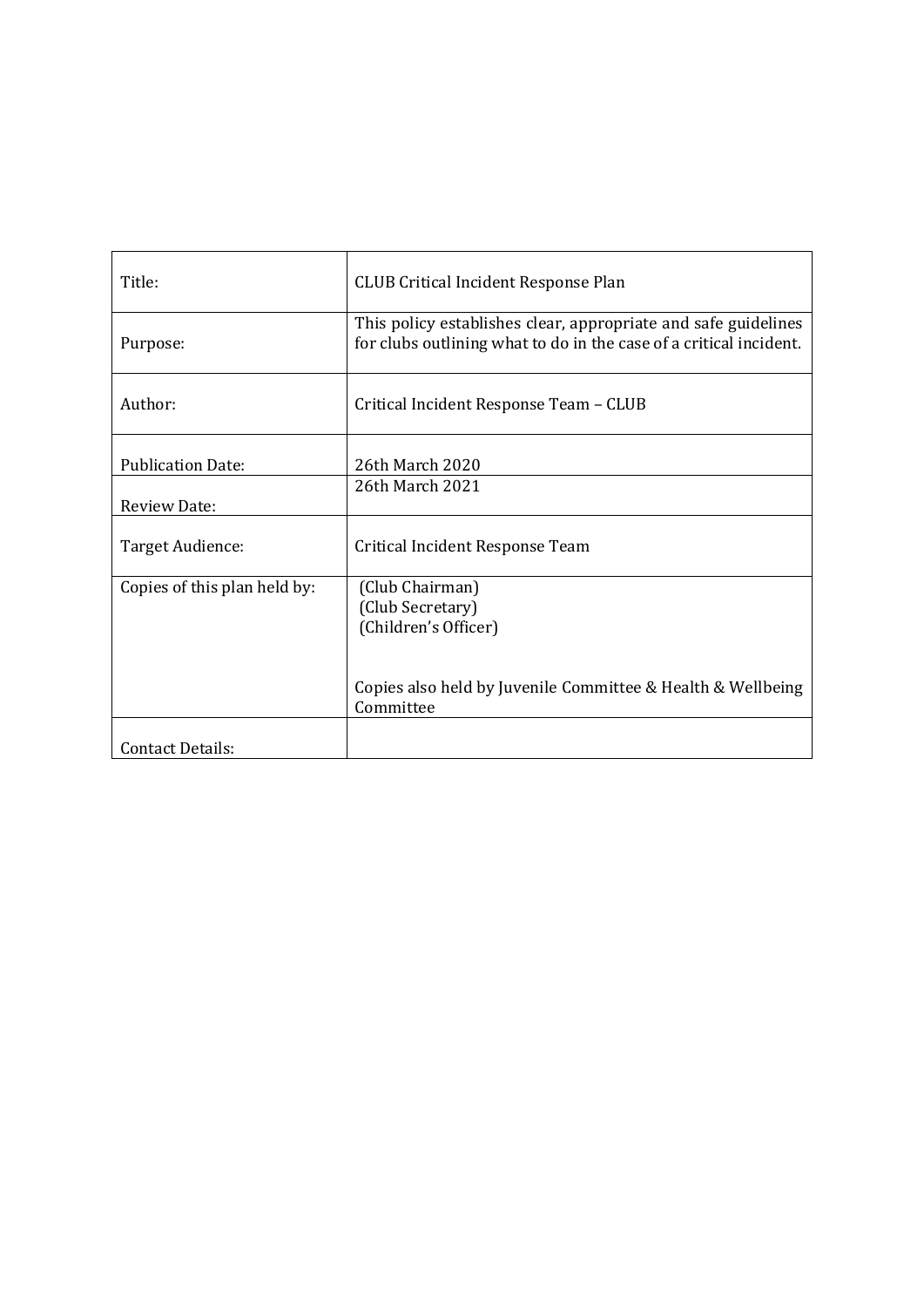## Critical Incident Response Plan Shamrock Gaels GAA Club, Riverstown, Co. Sligo.

| Lead Liaison Person Lauri Quinn |                       | <b>Alternative Liaison Person Marina Swann</b> |                             |  |
|---------------------------------|-----------------------|------------------------------------------------|-----------------------------|--|
| Contact No.                     | 087 2684044           | Contact No.                                    | 086 8589048                 |  |
| Email                           | quinnlauri@eircom.net |                                                | Email marinaswann@gmail.com |  |

#### **Support Team.**

| Name | Ursula Lyons                       | Contact No. | 086 8221429 |
|------|------------------------------------|-------------|-------------|
| Name | Michael Brennan                    | Contact No. | 083 1023469 |
| Name | Martin Cassidy (childrens officer) | Contact No. | 086 8821016 |
| Name | Michelle Mc Morrow                 | Contact No. | 087 6157455 |

#### **MEDIA LIAISON PERSON.**

| Name                                                                                | Cormac Kearns      | Contact No. | 087 2358840 |
|-------------------------------------------------------------------------------------|--------------------|-------------|-------------|
| Role: To deal with press statements on behalf of Shamrock Gaels GAA Club Co. Sligo. |                    |             |             |
| <b>FAMILY LIAISON PERSON.</b>                                                       |                    |             |             |
| Name                                                                                | Lauri Quinn        | Contact No. | 087 2684044 |
| <b>Key Contact for County Board</b>                                                 |                    |             |             |
| Name                                                                                | <b>Trevor Coen</b> |             |             |

(county health and wellbeing chairman) Contact No. 0872306436 Email [chair.hwc.sligo@gaa.ie](mailto:chair.hwc.sligo@gaa.ie)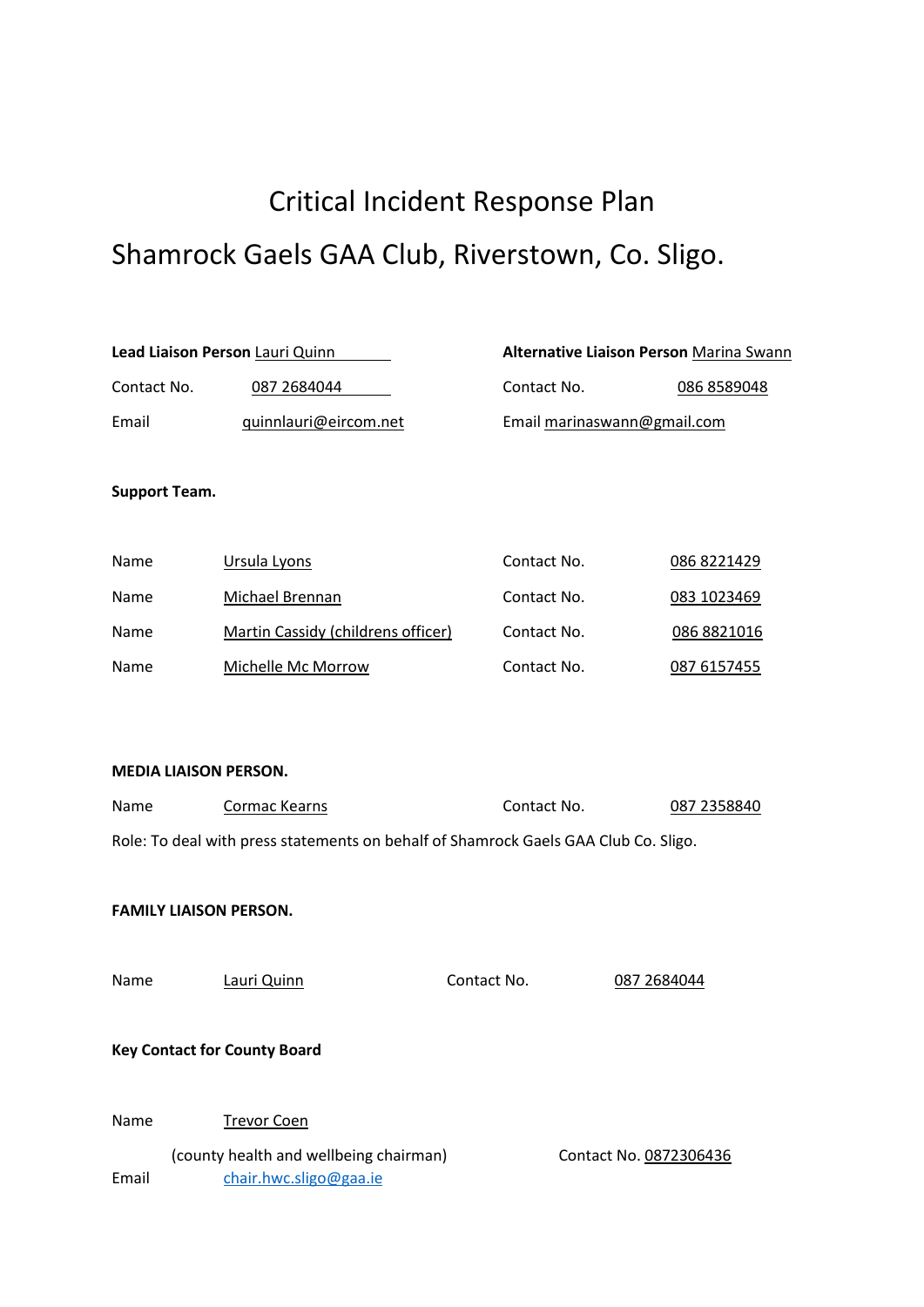#### **Key Contact GAA HQ.**

## Name Colin Regan (Croke Park) Contact No. 087 2945705

Email [Colin.regan@gaa.ie](mailto:Colin.regan@gaa.ie)

| National Children's<br>Officer (Croke Park) | Gearoid O Maoilmhichil   01 8363222 or | nationalchildrensofficer@gaa.ie |
|---------------------------------------------|----------------------------------------|---------------------------------|
|                                             |                                        |                                 |

## **USEFUL SERVICE CONTACTS IN YOUR AREA:**

| Contact                         | <b>Contact Person</b>        | <b>Contact Details</b>                          |
|---------------------------------|------------------------------|-------------------------------------------------|
| <b>Accident &amp; Emergency</b> |                              | 999/112                                         |
| Gardai                          | Riverstown station           | 071 9165122                                     |
|                                 | Riverstown practice          | 071 9165463                                     |
| GP/Club Doctor                  | Geevagh                      | 071 9647103                                     |
|                                 | Collooney family<br>practice | 071 9167104                                     |
| Out of hours doctor             | Care Doc                     | 0818 365399                                     |
| Parish Contact RC               | Fr. Yashin                   | 071 9165144                                     |
| Parish Contact CoI              | Damian Shorten               | 0719165368                                      |
| Samarithans                     |                              | Freecall 116123                                 |
| Bereavement services            | Console                      | 1800 201890                                     |
| Suicide helpline 24/7           | Pieta House                  | Helpline: 1800 247 247<br>Text: 'HELP' to 51444 |

Go to [http://www.yourmentalhealth.ie/Supports-services/Find-services/Submit-or-update-a](http://www.yourmentalhealth.ie/Supports-services/Find-services/Submit-or-update-a-service/)[service/](http://www.yourmentalhealth.ie/Supports-services/Find-services/Submit-or-update-a-service/) for access to ALL local/regional/national support groups and services contact details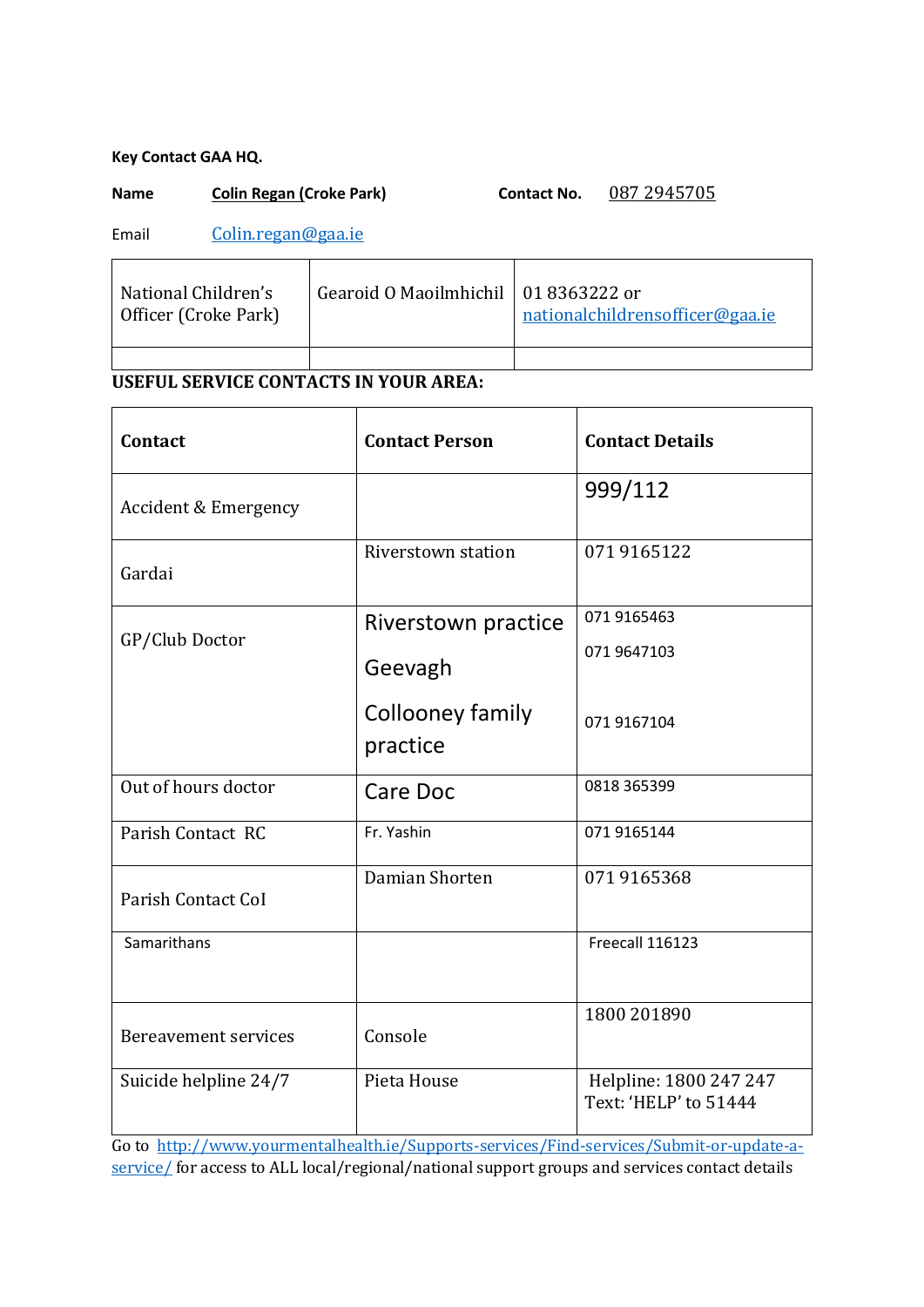## Role of Lead Liaison Person

- Alerts the team members to the crisis and convenes a meeting
- Coordinates the tasks of the team
- Liaises with the other Officers and the Executive Committee .
- Liaises with the bereaved family
- Liaises with the Gardaí
- Ensures that information about deaths or other developments is checked out for accuracy before being shared
- Liaises with the County Board, GAA HQ
- Keep record of all phone calls, letters, meetings etc
- Responsible for privacy and confidentiality when needed
- Provide ongoing *support* to *families* affected by the *incident* **–** as appropriate
- Organise letter of condolence to the family from the club

## Role of Children's Officer

• At children level, co-ordinate information from managers, trainers and parents about members they are concerned about

- Alerts Lead Liaison Person or Health and Wellbeing Officer to vulnerable members (appropriately)
- Maintains player contact records.
- Looks after setting up and supervision of 'quiet' room if necessary.

## Role of Healthy Club Officer

• Maintains up to date the Critical Incident Plan with a lists of contact numbers of - Emergency support services and other external contacts and resources

- Liaises with agencies in the community for support and onward referral
- Be alert to the need to check credentials of individuals offering support
- In conjunction with the CIMT, coordinates the involvement of these agencies
- Reminds agency staff to wear name badges
- Updates CIMT members on the involvement of external agencies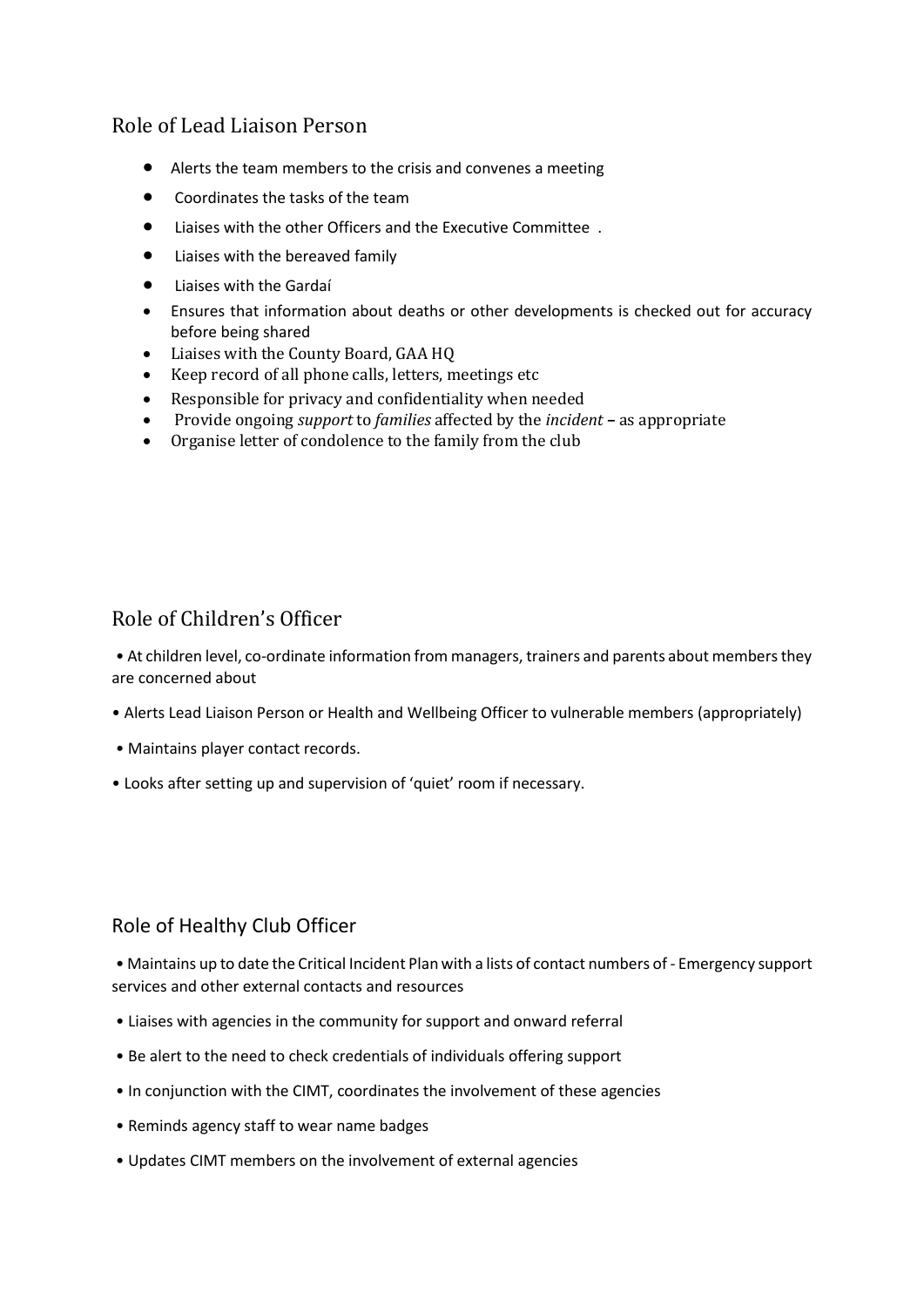## Parent liaison – Club Chairperson and one or two members of CIMT

- Visits the bereaved family with the team leader
- Arranges parent meetings, if necessary
- May facilitate such meetings, and manage 'questions and answers'
- Be available for collective meetings with parents
- Update Critical Incident file with a record of parents seen
- Meets with individual parents
- Provides appropriate materials for parents (from their critical incident folder)

## Role of Media Liaison – PRO

• In advance of an incident, will consider issues that may arise and how they might be responded to (e.g. members being interviewed, photographers on the premises, etc)

• In the event of an incident, will liaise where necessary with the Team Leader and CIMT before any statements or press releases are issued

• Will draw up a press statement, for media briefings and interviews (as agreed by Club CIMT)

. • Any use of Club Social Media as a means of communication must first be approved and content approved by CIMT.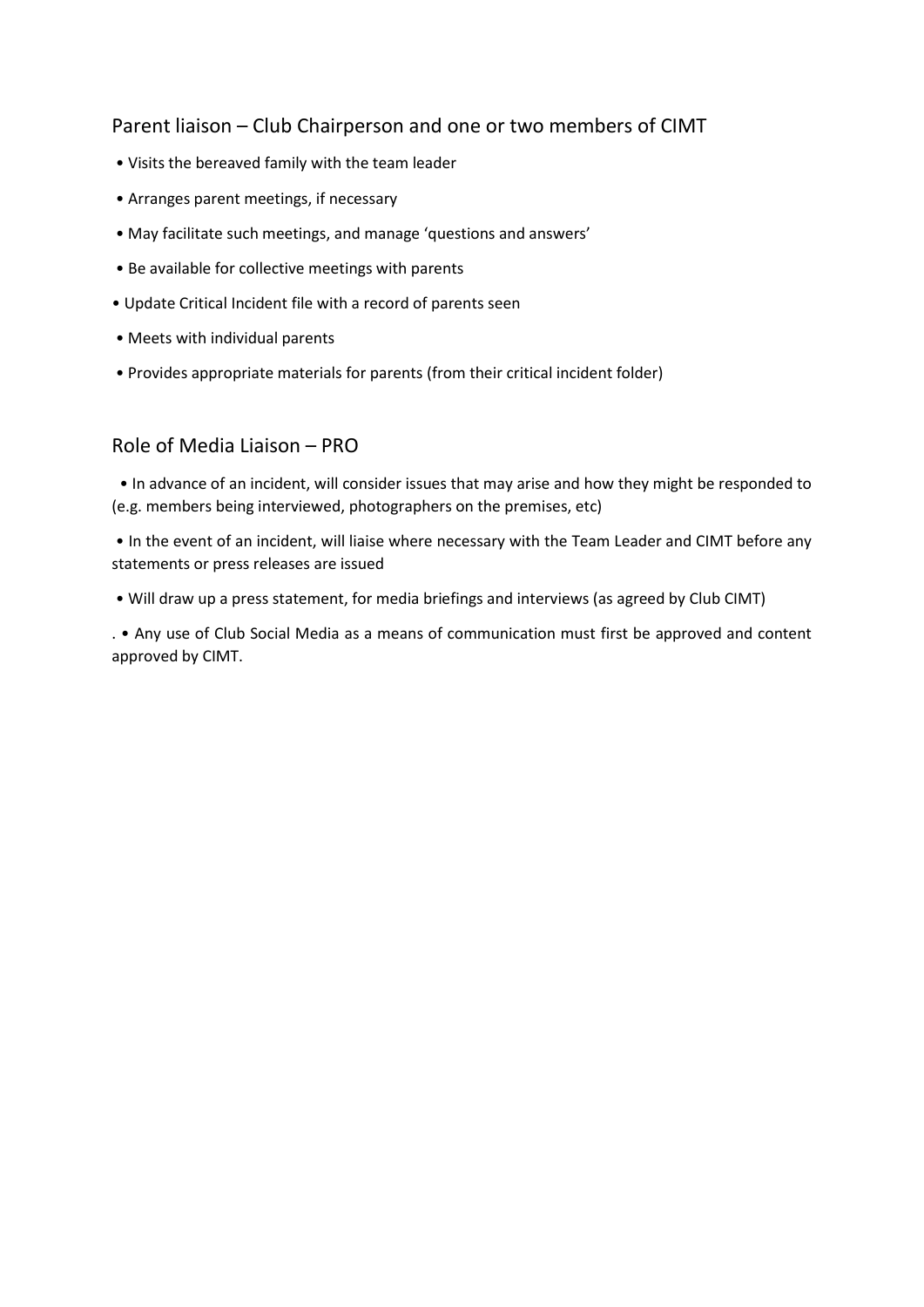## **INTRODUCTION**

Sometimes a critical incident – one that overwhelms ones natural capacity to respond – will arise leaving individuals or communities struggling to cope. GAA clubs and counties have proven themselves invaluable in supporting their members' and communities in responding to an array of tragic and seemingly insurmountable situations.

## **What is a Critical Incident?**

*A critical incident is any event that is outside the range of usual human experience. It is an event that causes an unusually intense stress reaction which has the emotional power to overwhelm an individual's usual ability to cope. It may impede people's coping mechanisms immediately or in the future following the event. (GPA/GAA guidelines, 2014)*

Examples of Critical incidents may include:

- Death or serious injury on or off the playing field
- Exposure to the aftermath of a road traffic collision eg; the accident scene, the victim(s)
- Personal loss or injury, real or threatened to a child or adult
- Being violently threatened
- Close encounter with death
- Suicide of a club member (This tragic situation can cause extreme distress and confusion for everyone involved. Guidelines developed by professional services highlighting the most appropriate responses are available (see appendix 4).
- A situation with excessive media interest
- A natural disaster or act of God
- Other incidents not covered above but which are associated with unusually strong emotional reactions.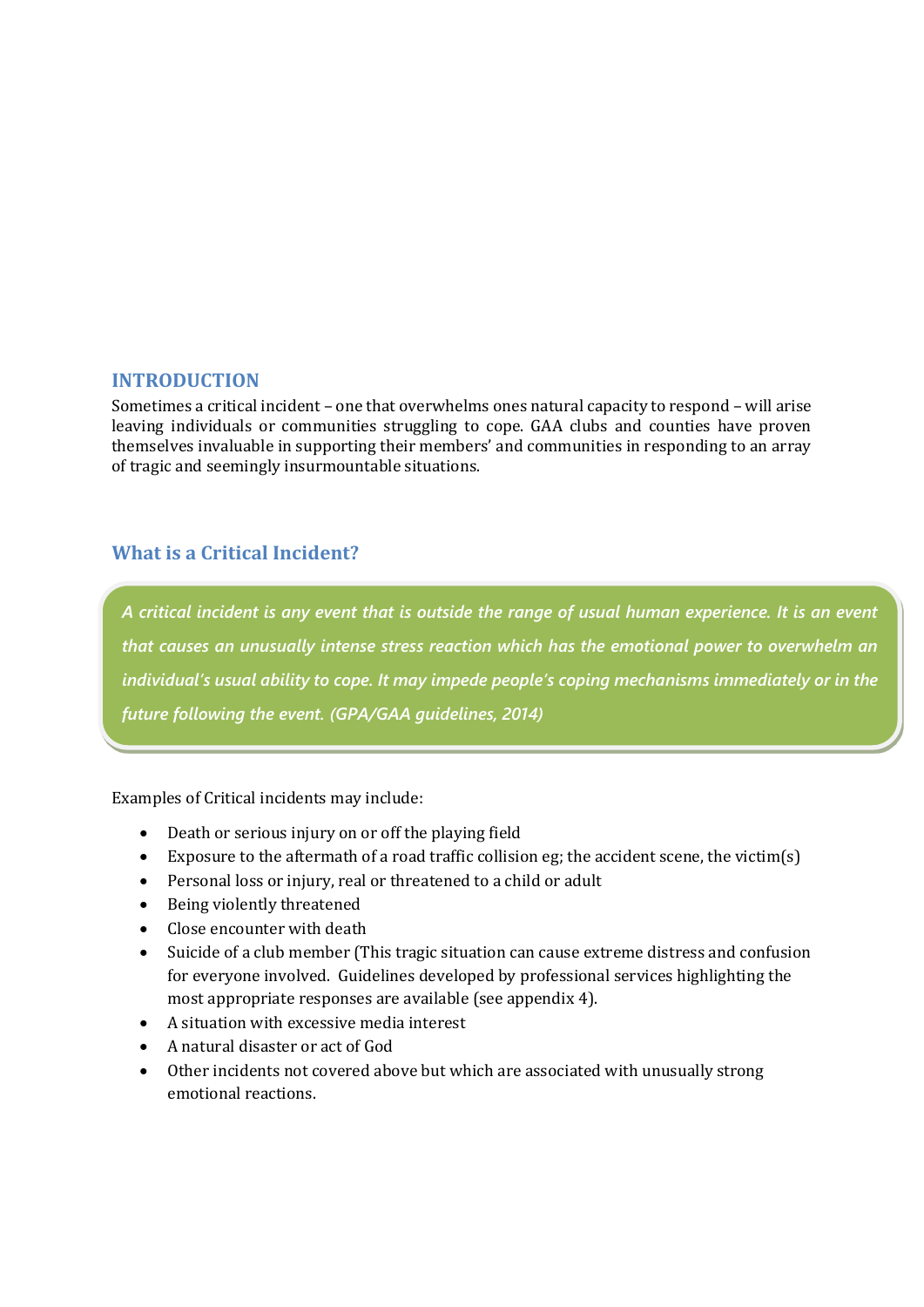### **IMPLEMENTATION OF THE PLAN:**

**Incident reported to Club Chairperson** 

**Club Chairperson reports incident to Lead Liaison Person** 

**Lead Liaison Person Alerts CIRT and convenes a meeting**

## **CRITICAL INCIDENT CHECKLIST:**

- **ALWAYS consult with those affected to see what level of support they want from the club, if any.**
- **Convene a meeting of the Critical Incident Response Team**
- **A General Practitioner (GP) should be recommended as the first point of contact if an individual needs help.**
- **To ensure consistency of message, only one person i.e the Media Liaison Person should deal with any media inquiries.**
- **Be mindful of social media and ensure that all information put on social media is accurate and approved by those affected.**
- **If there is a club match scheduled ALWAYS check in with those involved to see how they would like the club to manage fulfilling the fixture.**

**Key Point - Remember that the role of the club is primarily to act as a sign-posting service to the supports that are available. Boundaries should be appreciated and getting the balance between what a voluntary entity can offer as opposed to what professionals can is**

**important. Do not take on too much.**

Key Points - It is important to remember that individuals and families are central and **MEDIA RELATIONS**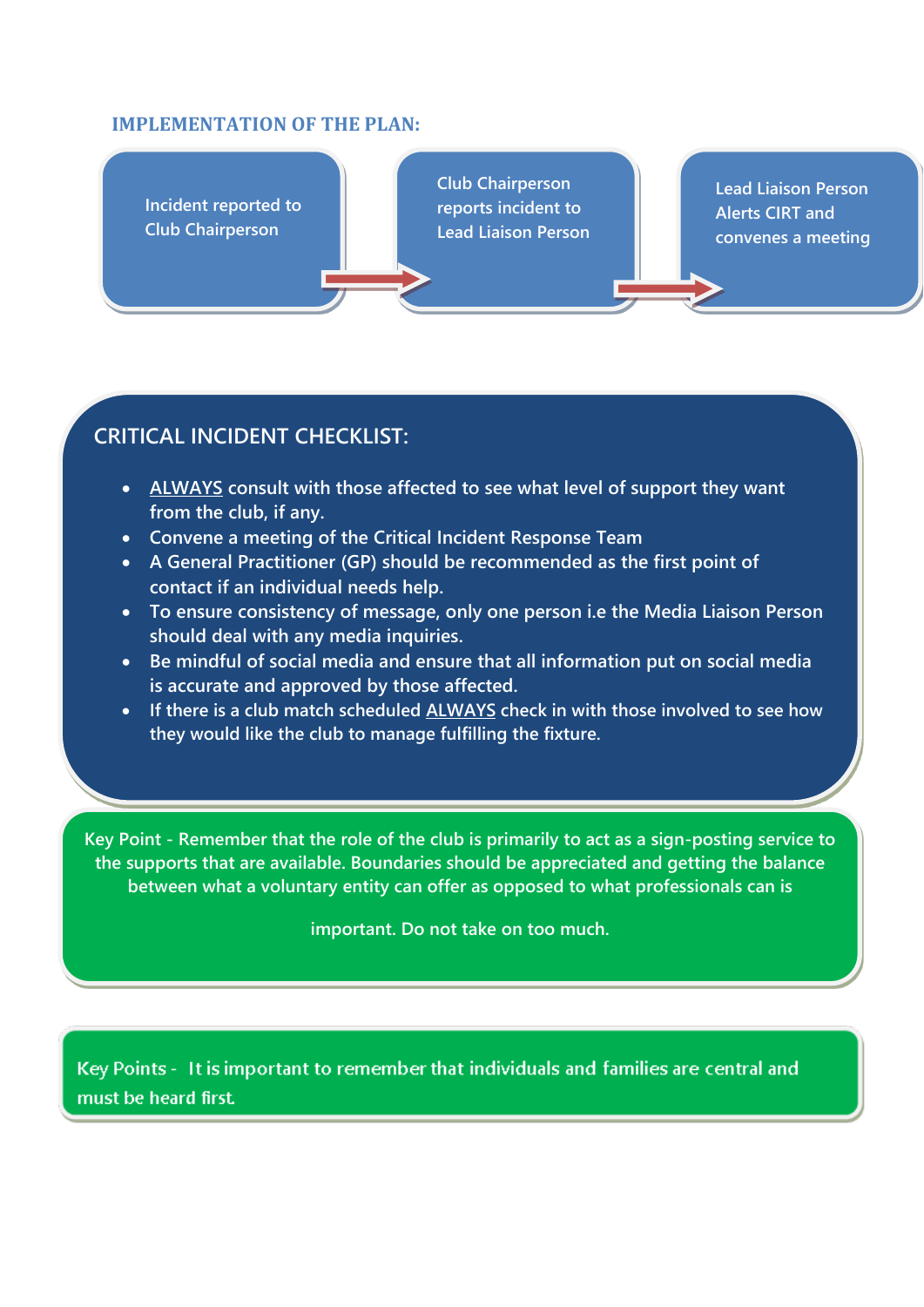## **MEDIA RELATIONS**

Key things to consider:

- Agree all social media/press statements with your Media Liaison Person & Club PRO
- Ensure that all information to the media comes through a single reliable source
- Please use templates provided (see Appendix 2 and 3)
- Provide as much information as reasonable.

You may find it helpful to prepare some basic information about the club which could be used in the event of a major incident.

## Do's & Don'ts for Media Liaison Person:

- $\star$ DO NOT give any fact unless you are certain it is correct
- $\mathbf{x}$ DO NOT say "NO COMMENT" - it can be taken as a negative answer which could be inaccurate and lead to difficulties later
- DO NOT be afraid to say "I DO NOT KNOW"  $\star$
- ✓ Take time to prepare a statement (please refer to Appendix 2 and 3 for media templates)
- ✓ DO inform the Media Outlets of any development which may assist them and of any journalist you suspect of acting inappropriately.
- ✓ DO refer to APPENDIX 1 for further guidelines with dealing with media after a critical incident

## **RECORD KEEPING:**

It is important that accurate written records are kept, and that no piece of information about either the planning or the response to the incident is lost. Note all relevant facts in chronological order and stick to the FACTS. The records should be retained after the incident for future reference.

Each member of the team involved in dealing with the incident should log telephone calls made and received and tasks carried out. In an incident, things happen very quickly and it is unlikely that you will remember all the people you have spoken to and actions you have taken unless you write everything down.

## **CONFIDENTIALITY:**

The club is conscious of its responsibility to protect the privacy and good name of people involved in any incident and will be sensitive to the consequences of any public statements.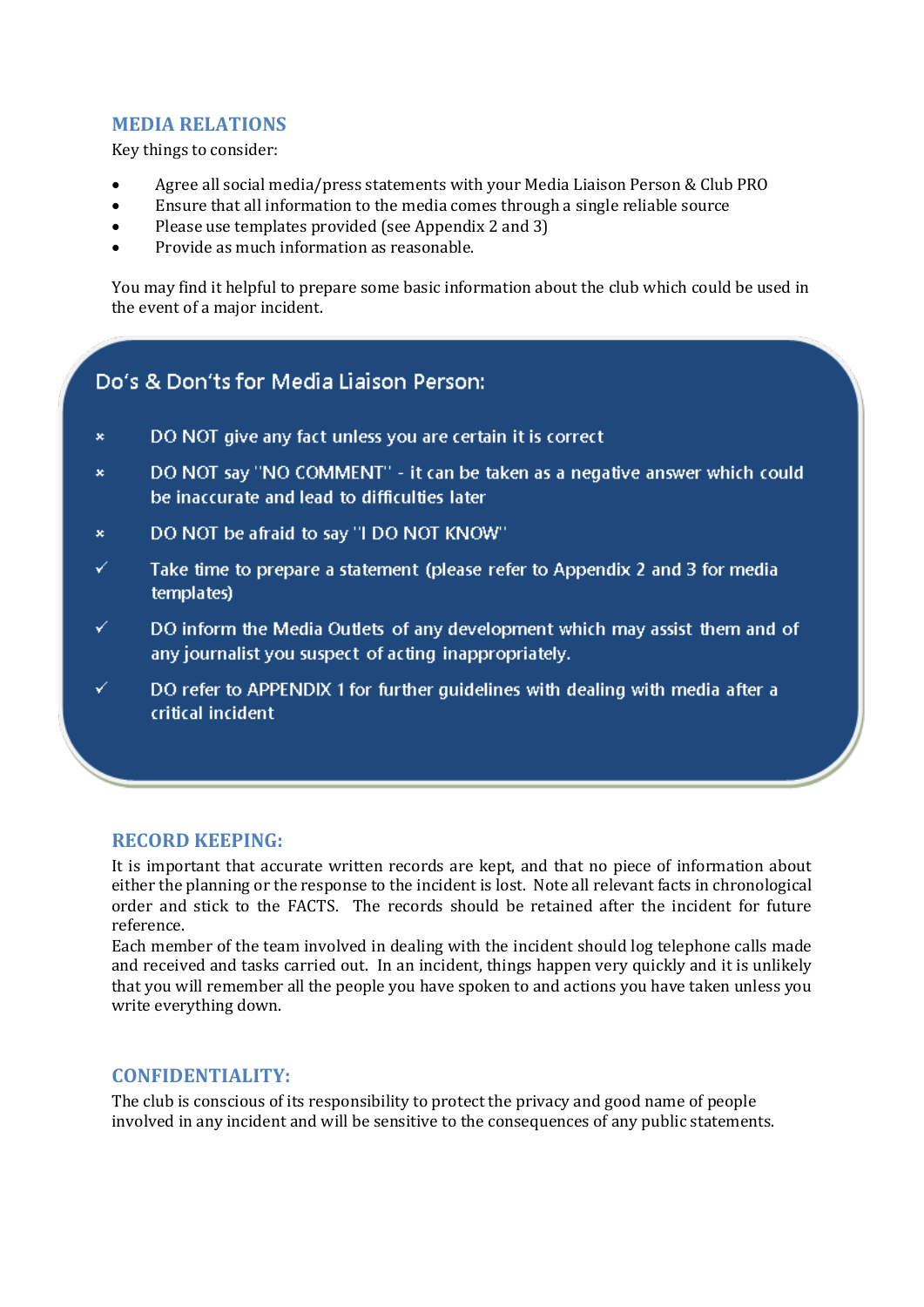### **SUPPORT & SIGN-POSTING:**

#### **STEP 4**

**Identify relevant resources and services available to the club…**

➢ **Each community/county will have various agencies/support groups that may be called on during or after specific incidents. These should be identified and contact details recorded in your plan. When making contact you should inform the external party that you intend including them in your contacts list.**

**Key Point - It's important to remember that the GAA will usually be just one entity playing a part in any response to a critical incident.**



Key Point - Remember that the role of the club is primarily to act as a sign-posting service to the supports that are available. Boundaries should be appreciated and getting the balance between what a voluntary entity can offer as opposed to what professionals can is important. Do not take on too much.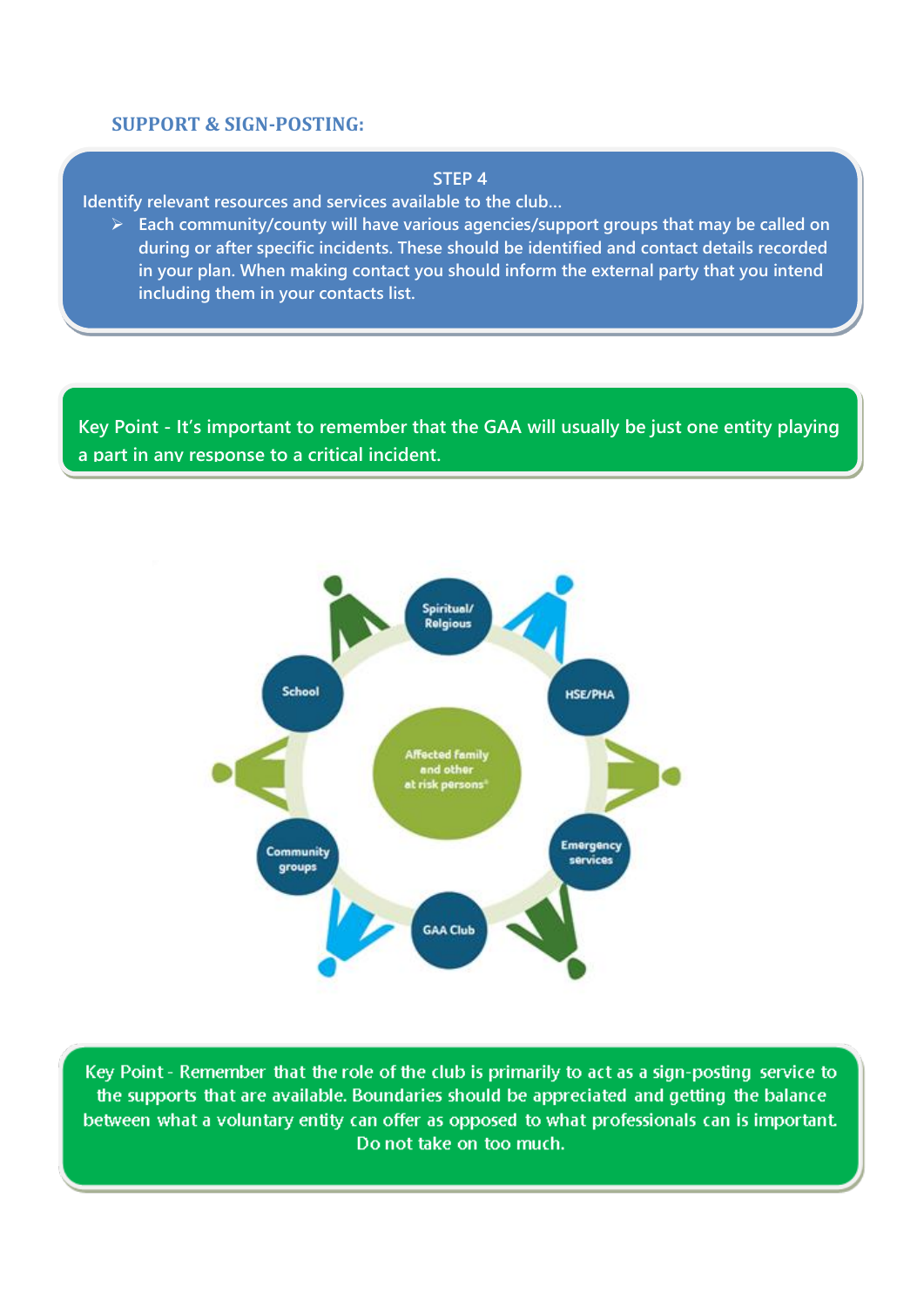## **WHO REQUIRES SUPPORT?**

In addition to the individuals directly affected, other 'at risk' persons are amongst those most likely to suffer distress as a consequence of an incident. These may include those who:

- directly witnessed death/injury/violence as part of the incident
- are uninjured, but were at greatest risk
- are siblings of those immediately affected
- may blame themselves and/or those who may be blamed by others
- are experiencing instability at home
- have learning difficulties
- have pre-existing emotional and behavioural/mental health difficulties
- are vulnerable due to cultural and/or language difficulties
- have previously suffered bereavement or loss

## **WHERE TO FIND IMMEDIATE SUPPORT:**

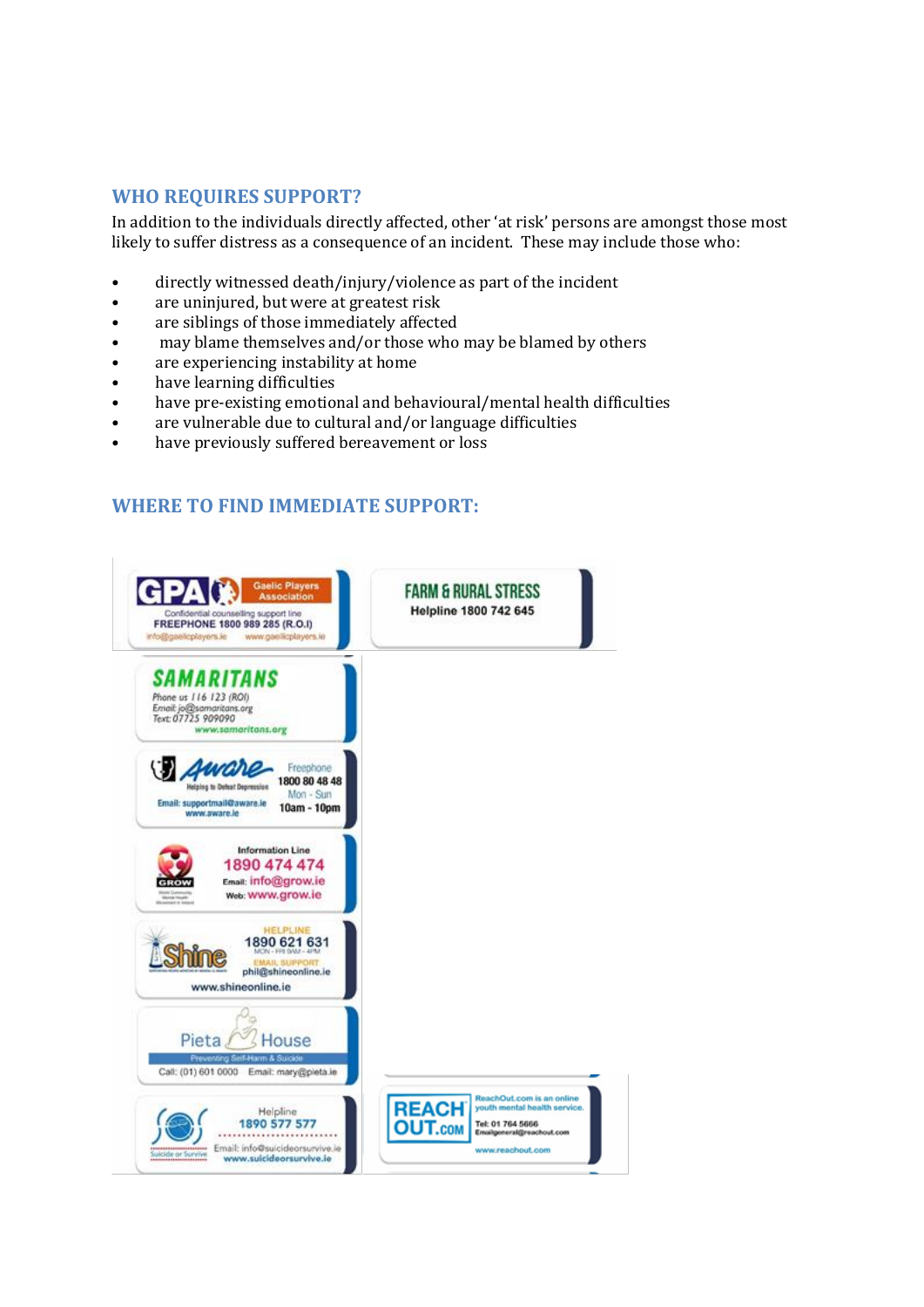### **RECOVERY:**

When the incident has passed the club can begin the recovery process. The Lead Liaison Person and the Support Team should continue to work with the relevant support groups and agencies.

There may be formal inquiries or even Gardaí investigations into the incident, which may continue for some time, and require the cooperation and support of club committee members

## **POST-INCIDENT Checklist:**

As soon as possible after the incident:

- Liaise with family of bereaved regarding plans for attendance at funerals etc
- Liaise with members regarding plans for attendance/representation at funeral services
- Arrange debriefing meetings for the Club Committee and CIRT
- Arrange debriefing meetings for coaches/mentors
- Consider the need for individual or group support
- Help affected members to come back to club
- Initiate a review of the Critical Incident Response, evaluating the club's response and feeding in any lessons learnt
- Where will the plan be kept and are people aware of this?

#### In the longer term:

- Consult and decide on whether and how to mark anniversaries
- The impact of some incidents can continue for years, so thought may need to be given to ongoing identification and support measures for both support team. members and players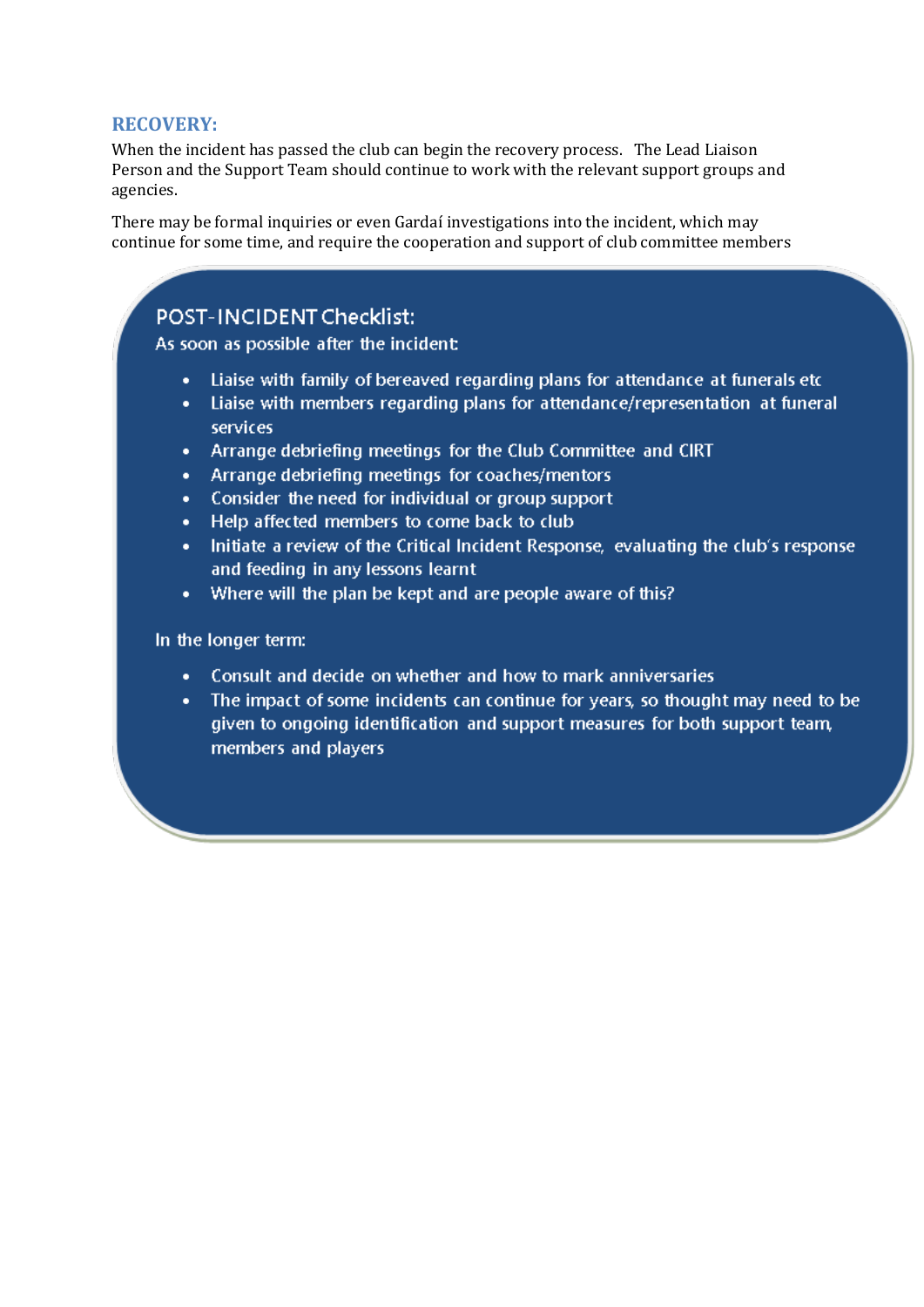#### **REVIEW:**

### STEP<sub>5</sub>

Review the plan annually or following a critical incident...

 $\triangleright$  After managing a critical incident it is good practice to review the procedures and amend the plan in the light of experience and lessons learned. This should also be carried out annually regardless of an incident having happened.

## Checklist for reviewing the critical incident response plan

- $\checkmark$  Have key roles been clearly identified and tasks clearly outlined?
- $\checkmark$  Are personnel suitable?
- $\checkmark$  Is the contact list appropriate and complete?
- $\checkmark$  Are materials such as press releases, letters readily available, for adaption to suit the particular circumstances?
- $\checkmark$  Are telephone numbers on contact lists up-to-date?
- $\checkmark$  Where will the plan be kept and are people aware of this?
- $\checkmark$  Has each member of the Critical Incident Team a personal copy of policy and plan
- $\checkmark$  Has a date been set for a review of the plan?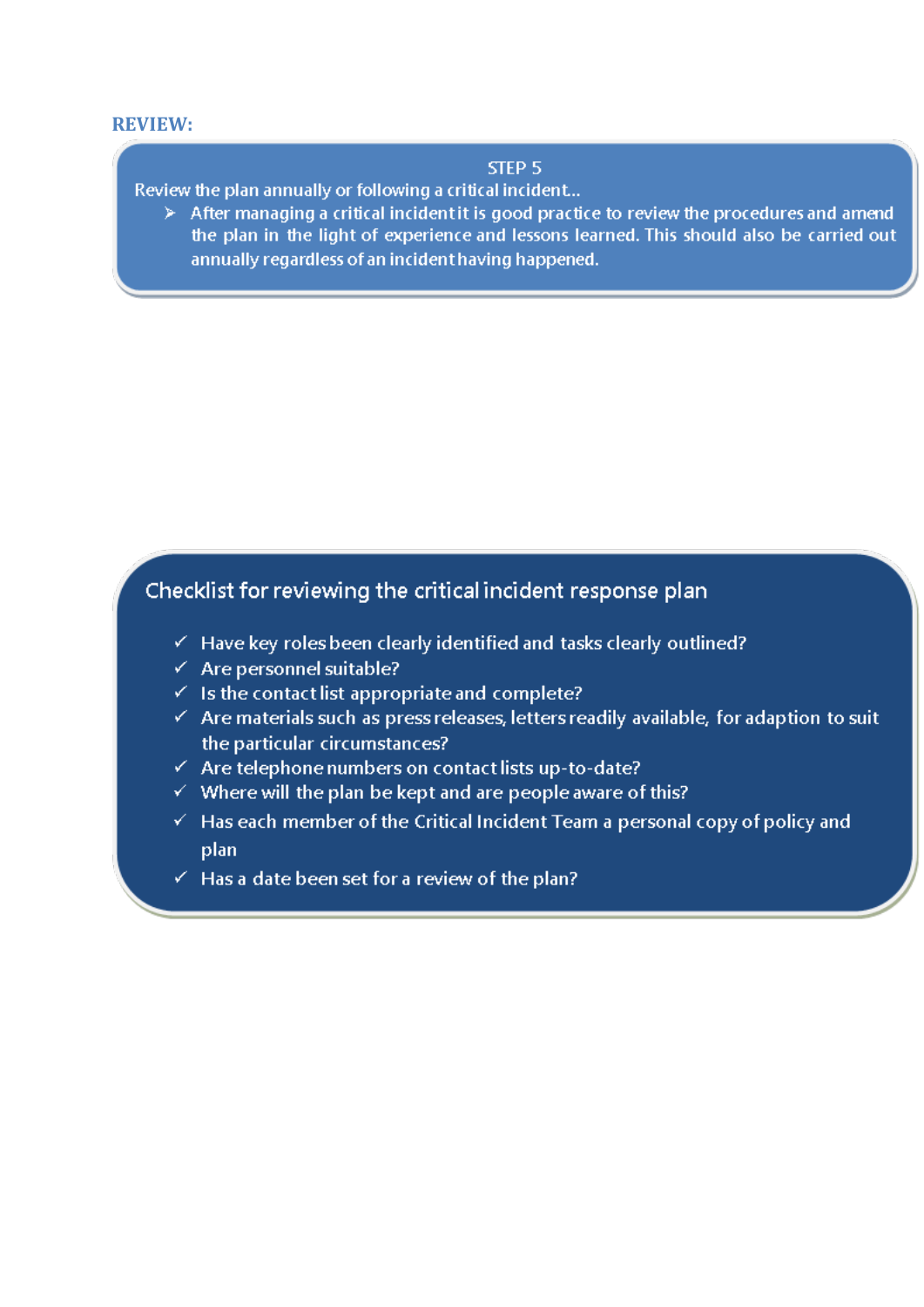## **R1 - What a debriefing session is and involves**

### **Debriefing**

Debriefing allows those involved with the incident to process the event and reflect on its impact. (Davis, 1992; Mitchell, 1986).

#### **A debriefing session will have three main objectives.**

- 1) Allows members to take time out to speak freely about the incident,
- 2) It helps restore a form of 'normality' to members/the club which has been involved in a critical incident.
- 3) An opportunity to provide members/the club with information on additional support services if required.

A debriefing session may take the form of a meeting/gathering and can sometimes be useful to have an independent person not directly involved in the incident to facilitate discussions.

A debriefing session may look at the following issues:

- What actions/interventions did the club/members take? e.g. was club rooms opened to allow community to come together? Was there information/support services information provided to members/community?
- What worked well?
- What could have worked better?
- Next steps Record learning
- Forward Planning Anything that needs to be put in place?
- Does the critical incident plan need amended?
- Are there any gaps?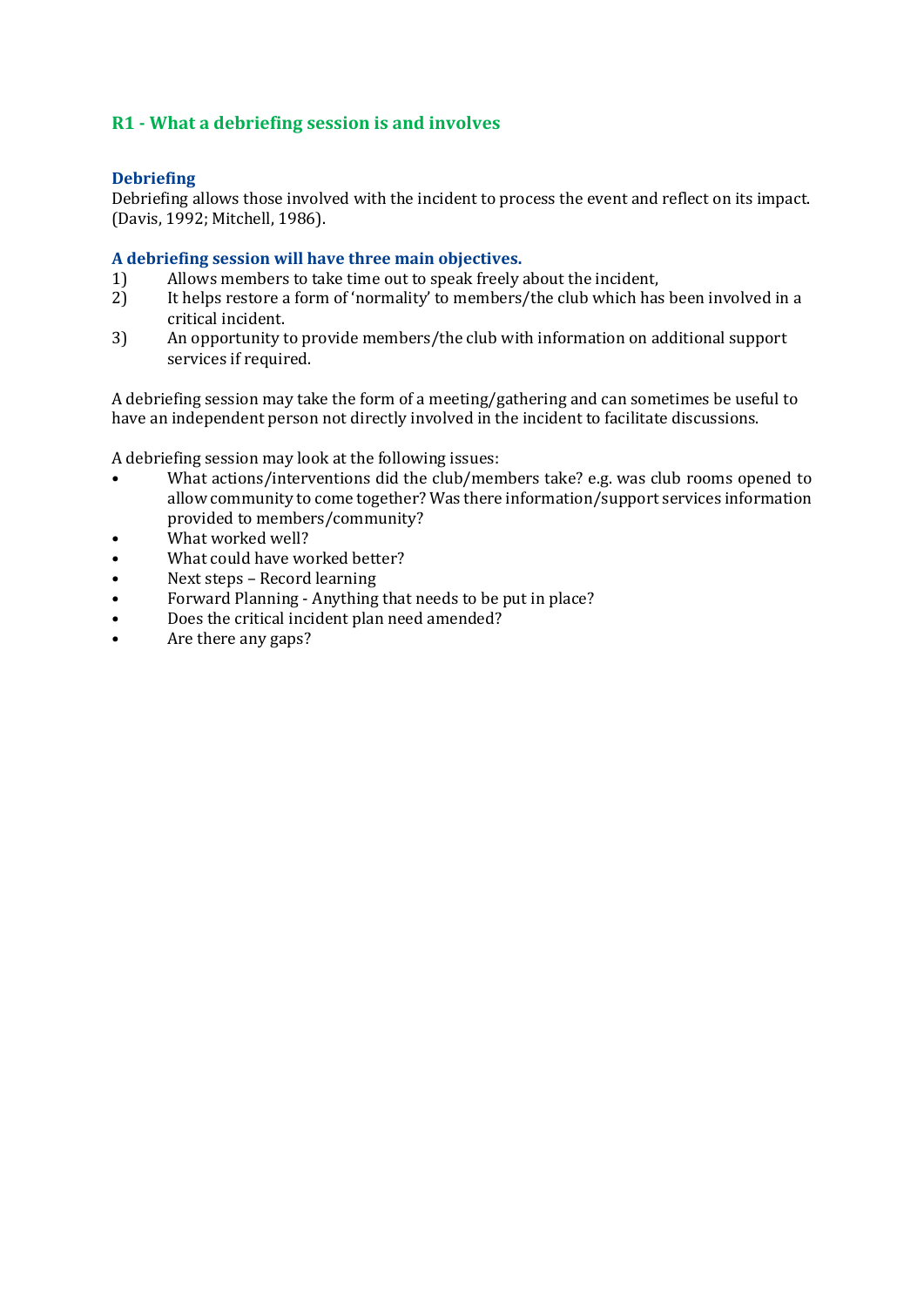## **R2 - Handout for Coaches/Mentors - Squad session following news of a critical incident**

Normally, the coach/mentor who knows the players best should be the person to inform them of the events and lead the classroom session. Players, especially juvenile ones, generally feel safe and secure with someone they know. If the individual(s) feels uncomfortable with this role another club member may work with them and share the task, or outside support may be brought in.

Coaches/mentors/officers should have the opportunity to opt out of this work if they feel unable to handle it and other arrangements should be made for the squad/group of players. The aim of the session is to break the news to give the players an opportunity to discuss what has happened and to express their thoughts and feelings in a secure environment. The facilitator needs to listen and be empathic.

The session needs to be tailored to the age and developmental level of the group. The outline of the session is as follows:

| Step 1: | Giving the facts and dispelling rumours<br>Tell the players in a calm, low key and factual voice:<br>- What has happened                                                                                                                                |
|---------|---------------------------------------------------------------------------------------------------------------------------------------------------------------------------------------------------------------------------------------------------------|
|         | - Who was involved                                                                                                                                                                                                                                      |
|         | - When it happened                                                                                                                                                                                                                                      |
|         | - The plan for the day                                                                                                                                                                                                                                  |
| Step 2: | Sharing stories and allowing and encouraging the sharing of thoughts and                                                                                                                                                                                |
|         | the expression of feelings                                                                                                                                                                                                                              |
| Step 3: | Normalising the reactions                                                                                                                                                                                                                               |
|         | Tell the players that they will all react differently to what has happened and that                                                                                                                                                                     |
|         | there is no right or wrong way. Let the players know there are supports in place                                                                                                                                                                        |
|         | if need and sign-post them to these agencies if required.                                                                                                                                                                                               |
| Step 4: | <b>Worries (for younger players)</b>                                                                                                                                                                                                                    |
|         | Please use age appropriate language to                                                                                                                                                                                                                  |
| Step 5: | <b>Empowerment</b>                                                                                                                                                                                                                                      |
|         | Help the players to identify strategies that they might use to help manage their                                                                                                                                                                        |
|         | reactions. For example, talking to family and friends, getting enough sleep,                                                                                                                                                                            |
|         | exercise may all help.                                                                                                                                                                                                                                  |
| Step 6: | <b>Closure</b>                                                                                                                                                                                                                                          |
|         | End the session by focussing on the future. Depending on the nature of the<br>incident, help the group decide what they would like to do about various issues,<br>e.g., what to do about the person's jersey, about writing cards or letters. Reiterate |
|         | the message that their reactions are normal responses to<br>abnormal                                                                                                                                                                                    |
|         | circumstances.                                                                                                                                                                                                                                          |
| Step 7: | <b>Free Time</b>                                                                                                                                                                                                                                        |
|         | After the discussion the coach may want to allow the players' some play time on                                                                                                                                                                         |
|         | the pitch or free time together, depending on the age.                                                                                                                                                                                                  |
| Step 8: | <b>Recovery</b>                                                                                                                                                                                                                                         |
|         | Members should be encouraged to resume club activities                                                                                                                                                                                                  |
|         | Help members to identify or establish some supports; help them to                                                                                                                                                                                       |
|         | identify who they go to for different kinds of help                                                                                                                                                                                                     |
|         | Use opportunities which arise within training, where coping and support<br>can be reinforced                                                                                                                                                            |
|         | Members could be encouraged to discuss how to avoid future crises and                                                                                                                                                                                   |
|         | lessons learnt from their experiences                                                                                                                                                                                                                   |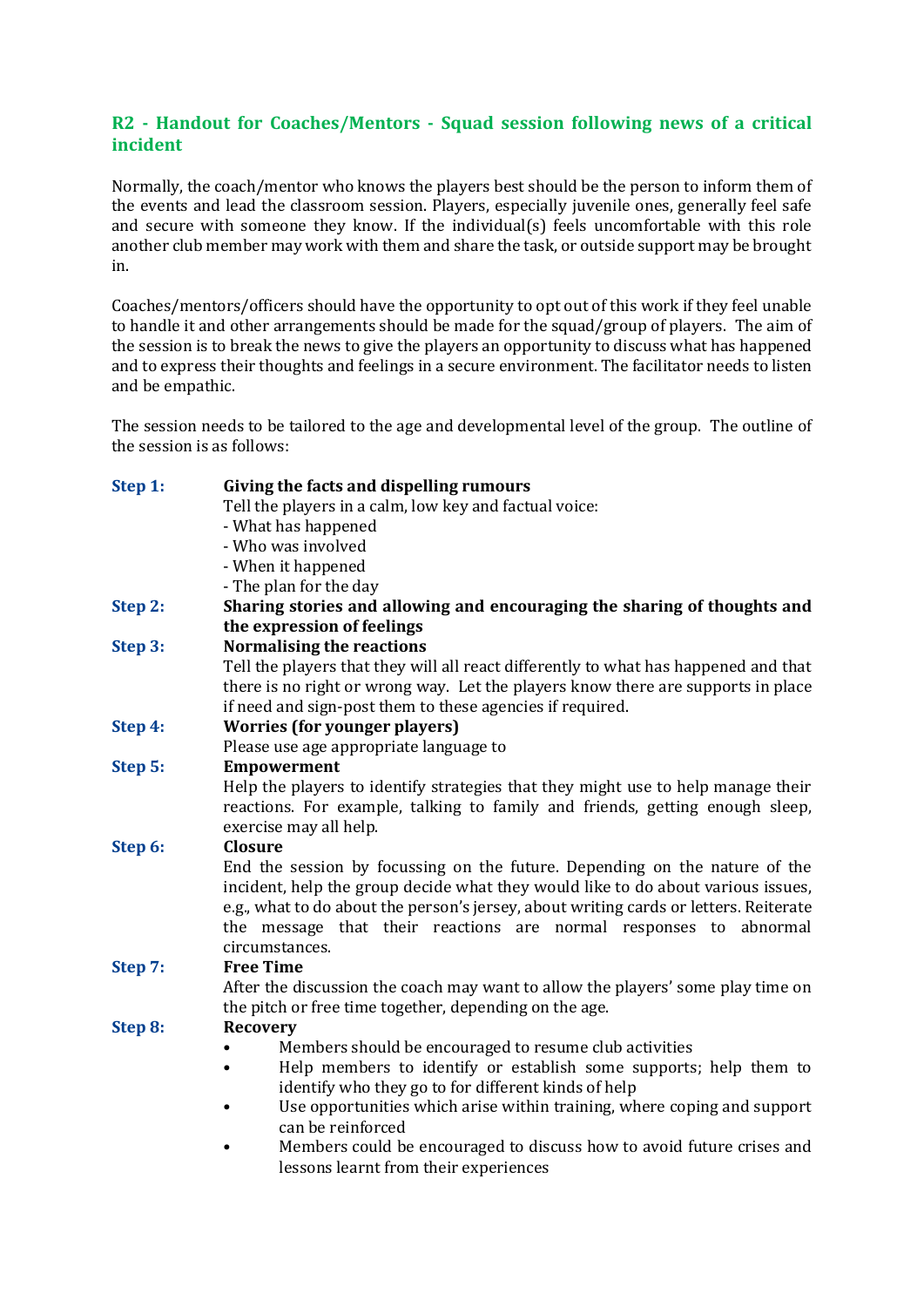## **Guidelines for dealing with the media following a critical incident**

Following a critical incident in which people have died, press interest in survivors and bereaved families can be intense. There are rules and standards the press should follow. All members of the press have a duty to maintain the highest professional standards. The Independent Press Standards Organisation (IPSO) is charged with enforcing the 'Editors' Code of Practice'.

Individuals are under **no obligation** to speak to the media. If someone doesn't want to speak to them - tell them.

When speaking with the media the following are some helpful tips;

- always make a note of the journalist's name and contact phone number at the outset
- consider appointing somebody as a spokesperson for family this might be a relative or friend, or your solicitor - some support groups have appointed media liaison people who will field questions on behalf of the support group
- don't do anything in a hurry, whatever the journalist says about deadlines
- ask what they want to talk to you about in advance
- ask them to write down the questions they want to ask you in advance
- give yourself time to think about what you want to say
- write down your answers
- ask the journalist to ring you back at a specified time
- ask if you can see what they wish to quote from you before it goes to press they may not do this, but it will alert them to your concerns about what they are going to publish
- never say anything 'off the record' unless both you and the journalist have a shared understanding of what this means
- remember that a journalist is entitled to report anything you say, so don't mistake them for counsellors or friends
- bring the conversation to a close if you are uncomfortable

Sometimes journalists will ask for photographs of you, your loved one, and your family. You may wish to provide these, but remember that you are under **no obligation** to do so. If you do, ensure that you have a copy and ask for the photographs and any other personal items that you pass on to be returned.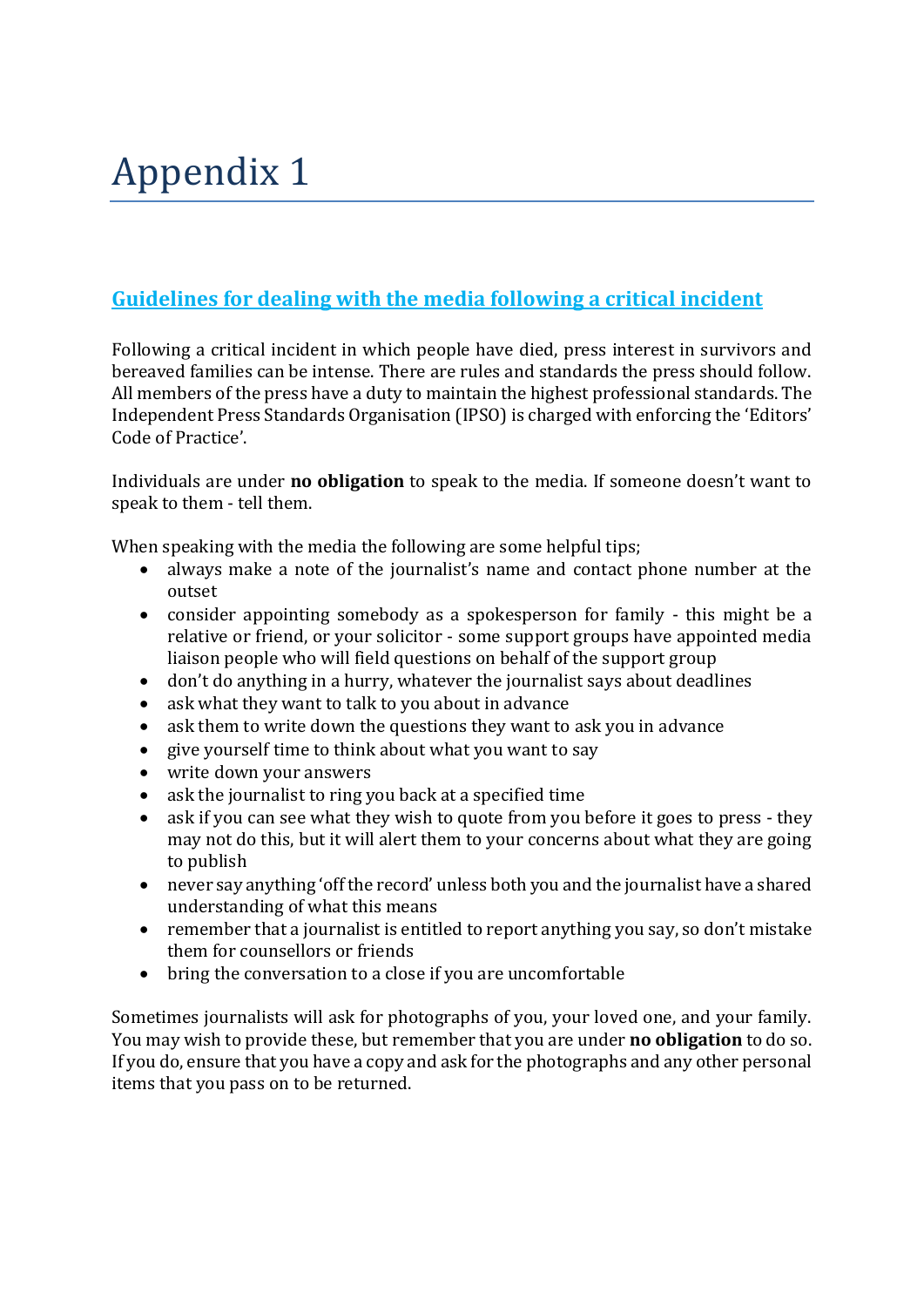## **Sample support letter for members**

**Support Service for \_\_\_\_\_\_\_\_\_\_\_\_\_\_\_\_\_\_ Club/County members**

We are all in shock from the untimely death of \_\_\_\_\_\_\_\_\_\_\_\_\_\_\_\_.

To lose a loved one like, a dear friend and team mate, is one of the most difficult life experiences you will have to face. When the death is sudden and tragic, family and friends must cope with the sadness of their loss plus all their additional heightened feelings like confusion, questioning of self, anger and coming to terms with his death.

Should you wish to speak to someone in confidence about how you feel or if you need help or guidance to come to terms with death, please call: **Samaritans, official helpline of the GAA and available 24-7, on their free-phone number 116 123.**

The above is a confidential service available to you and we encourage you to avail of it and call, if you need to talk to someone. Equally, should you know of any of your friends or colleagues, who are struggling to come to terms with death please encourage them to call also, or talk to a loved one about their feelings.

We also ask you to keep an eye out for each other, not to be shy or embarrassed about asking for help and to talk to and support each other during what is a very difficult time for us all. If there is anything we can do to help and support you please let us know. We will get through this tragic time together.

**Chairperson, on behalf of the \_\_\_\_\_\_\_\_\_\_\_\_\_\_\_\_\_\_ Club Committee.**

**\_\_\_\_\_\_\_\_\_\_\_\_\_\_\_\_\_\_\_\_\_\_\_\_\_\_,** 

**Phone: (insert your number here if you feel it is appropriate for any additional enquiries)**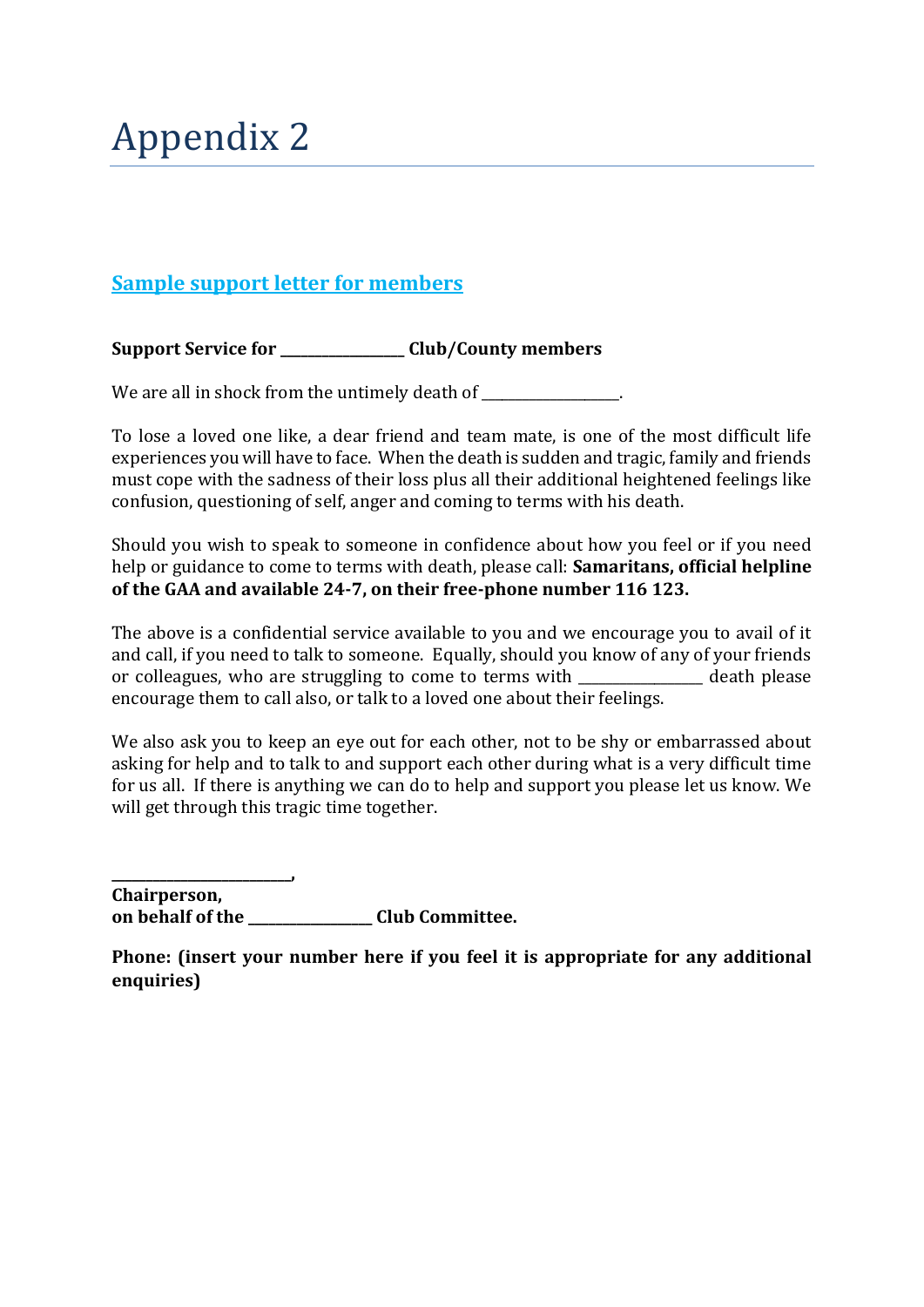## **Sample announcement to the media**

PLEASE NOTE: This can be used as a template by clubs to be emailed, faxed or given to the media. It may help to decrease the number of media calls and callers to the club. In some instances it is not appropriate to provide names or information that might identify individuals.

This announcement will need to be changed based upon confidentiality issues, the wishes of the affected family and the nature of the incident.

## **Template 1:**

My name is (Name) and I am the (Role within the club) of (Name) club. We learned this morning of the death of (Name). This is a terrible tragedy for \_\_\_\_\_\_\_\_\_\_\_\_\_\_ family, our club and our community. We are deeply saddened by these events. Our sympathy and thoughts are with (Name) family and friends.

(Name of person) was a member of (Name) club and will be greatly missed by all who knew him/her. We have been in contact with his/her parents/family and they have requested that we all understand their need for privacy at this difficult time.

Offers of support have been pouring in and are greatly appreciated. Our club have implemented our Critical Incident Response Plan. The club has been open to members, to support them and to offer them advice and guidance.

We would ask you to respect our privacy at this time.

Thank you. **Chairperson**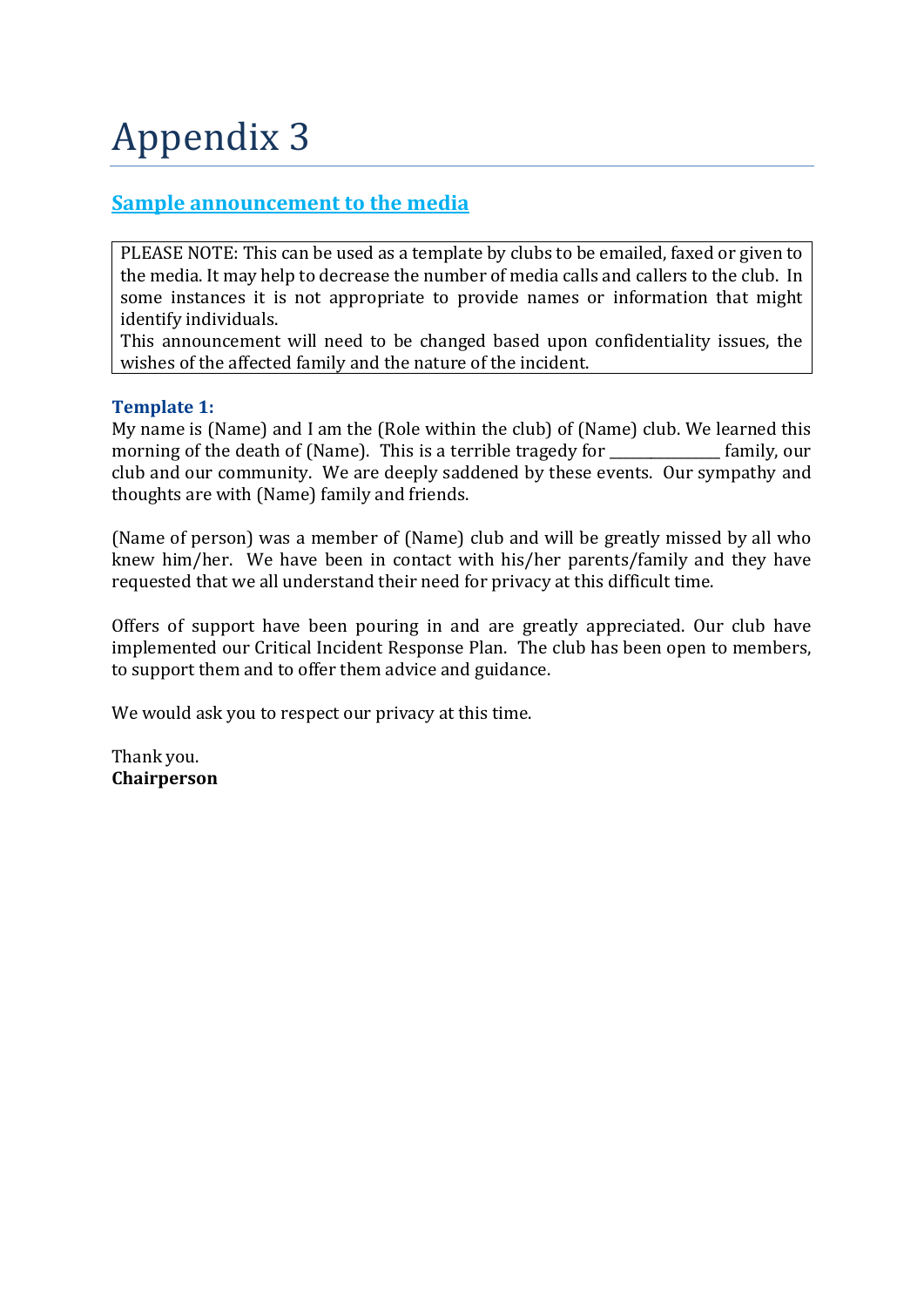## **Good Practice guidelines following the death by suicide of a club member**

The term "suicide" should not be used until it has been established categorically that the member's death was a result of suicide. The phrases "death" or "sudden death" may be used instead.

The following is a guide how the club can support the bereaved family, club members and players.

## **Family:**

- The Lead Liaison Person should contact the family to establish the exact facts and the family's wishes about how the death should be described.
- Organise a home visit by a member of the Club Committee
- Consult with the family regarding the appropriate support from the club e.g. at the funeral service.

## **Club Officials & Members**

- Convene a Critical Incident Response Team meeting to brief team on the above details.
- Help Coaches/Mentors to prepare for breaking the news to players. Please refer to Rx for further information re this.
- Decide on the strategy to deal with queries from members/players. Prepare a letter/statement setting out the facts and how the club is dealing with the events.

### $DO's:$

- Acknowledge the death and Respect that some families may choose not to describe the death as suicide
- Acknowledge a wide range of feelings.
- Try to get the balance right regarding continuing with normal club activities
- Keep an eye out for vulnerable people and sign-post where necessary to local/regional support services
- Anticipate sensitive dates on calendar

## DON'Ts:

- Don't focus only on the positive
- Be careful how you pay respects DO NOT do commemorative matches, naming of trophy, number on shirts etc. Avoid activities that glamorise or glorify suicide.
- Ask members to not over-indulge in alcohol, caffeine or other substances around the time of the funeral and immediately aftewards
- Keep an eye out for vulnerable people and sign-post where necessary to local/regional support services
- Anticipate sensitive dates on calendar